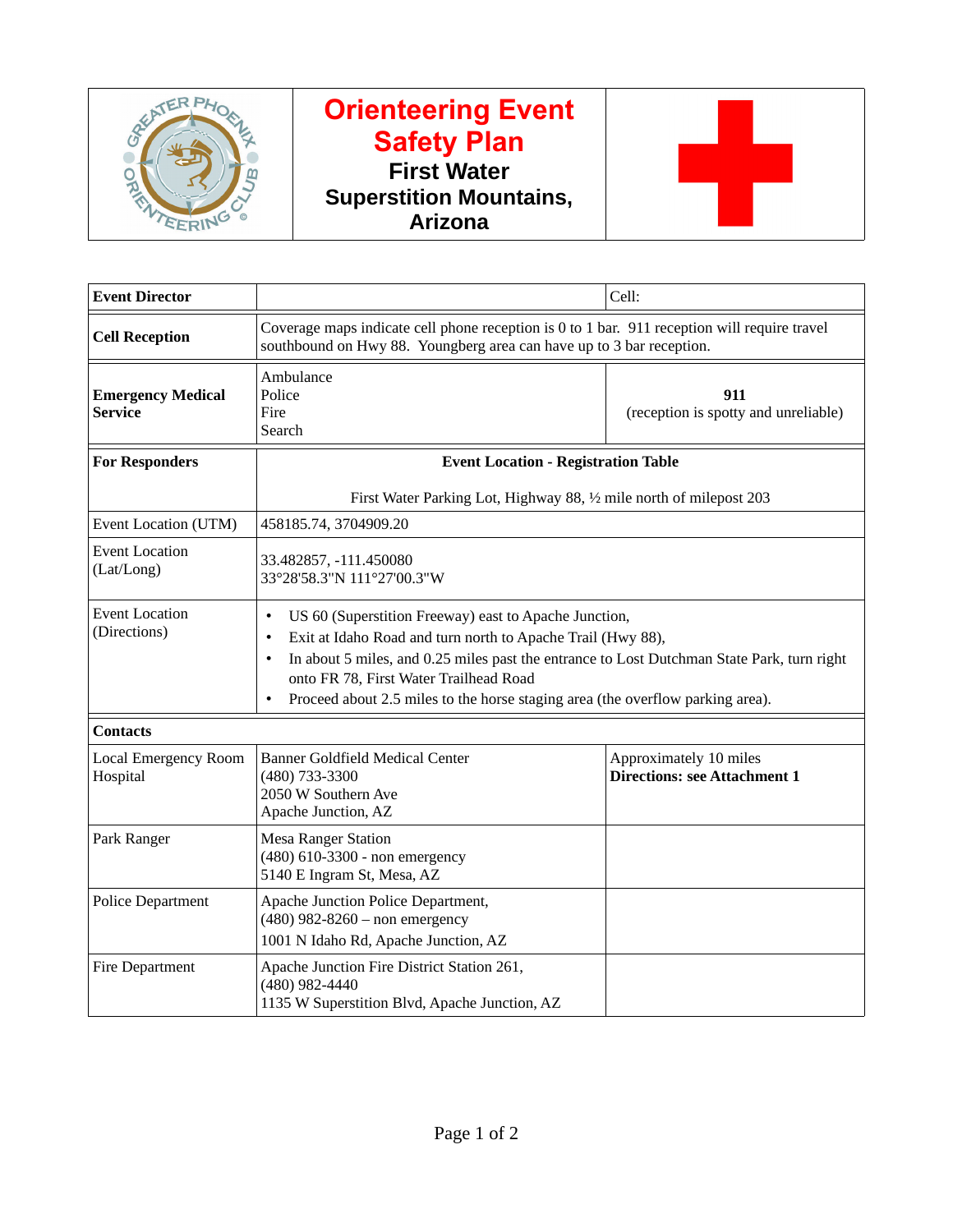

**Attachment 1 Map to Local Emergency Hospital**